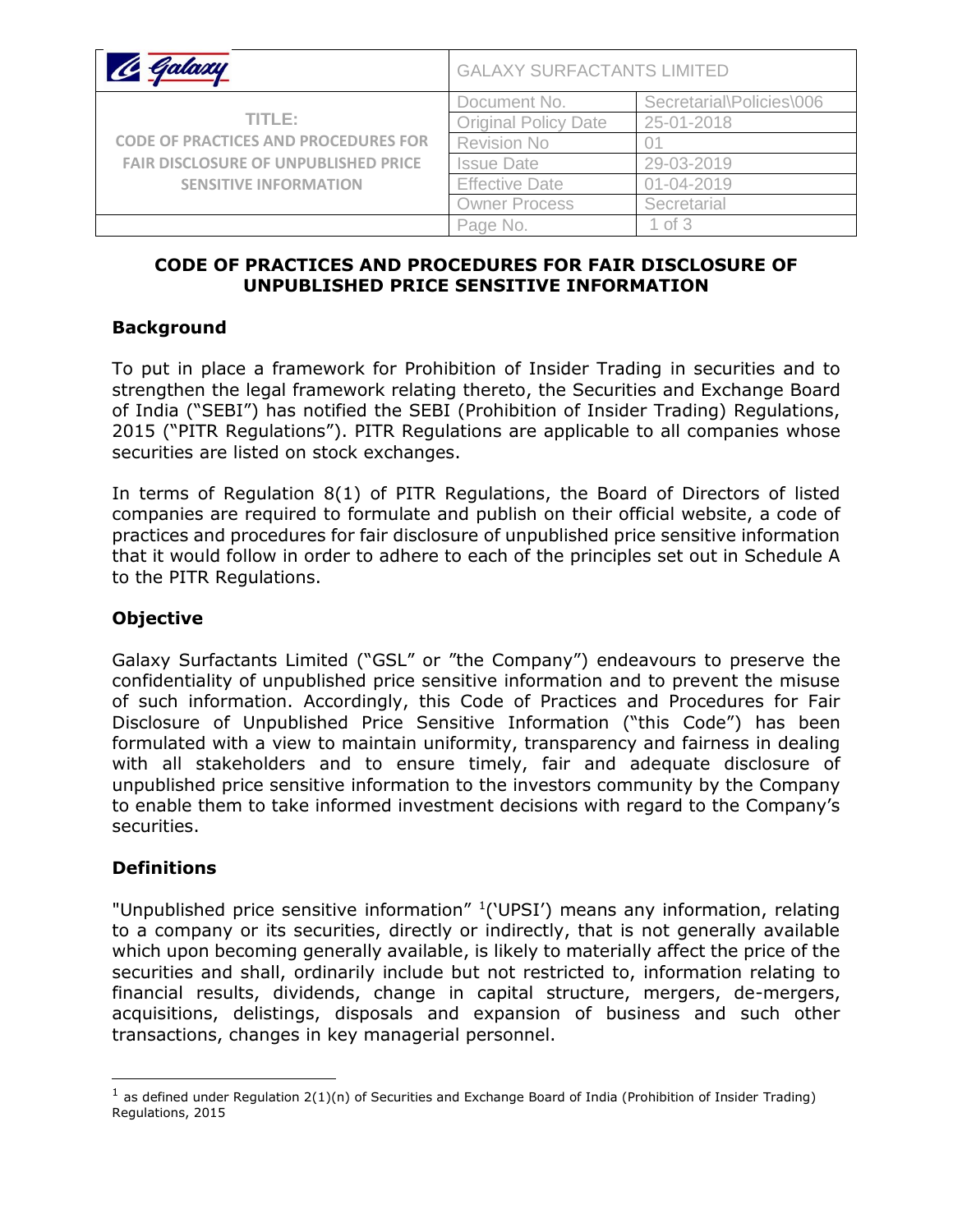| Talazy                                      | <b>GALAXY SURFACTANTS LIMITED</b> |                          |
|---------------------------------------------|-----------------------------------|--------------------------|
|                                             | Document No.                      | Secretarial\Policies\006 |
| TITI E:                                     | <b>Original Policy Date</b>       | 25-01-2018               |
| <b>CODE OF PRACTICES AND PROCEDURES FOR</b> | <b>Revision No</b>                |                          |
| <b>FAIR DISCLOSURE OF UNPUBLISHED PRICE</b> | <b>Issue Date</b>                 |                          |
| <b>SENSITIVE INFORMATION</b>                | <b>Effective Date</b>             |                          |
|                                             | <b>Owner Process</b>              | Secretarial              |
|                                             | Page No.                          | $2$ of $3$               |

"Generally available information"<sup>2</sup> means information that is accessible to the public on a non-discriminatory basis.

""**Legitimate Purpose**" shall include sharing of unpublished price sensitive information in the ordinary course of business by an Insider with partners, collaborators, lenders, customers, suppliers, merchant bankers, legal advisors, auditors, insolvency professionals or other advisors or consultants, provided that such sharing has not been carried out to evade or circumvent the prohibitions of PITR Regulations."

## **Code**

 $\overline{a}$ 

The Company will adhere to the following so as to ensure fair disclosure of events and occurrence that could impact price discovery in the market for its securities:

- 1. The Company will make prompt disclosure to the stock exchange of any UPSI that would impact price discovery no sooner than credible and concrete information comes into being, in order to make such information generally available. The Company may, in appropriate circumstances, also simultaneously disclose the UPSI in such manner as it deems fit including on the Company's website, print or electronic media or social media.
- 2. The Company will make uniform and universal dissemination of UPSI to avoid selective / speculative disclosure which could have an adverse impact on the market and the price discovery process.
- 3. The Company Secretary / Head of Investor Relations of the Company shall act as the Chief Investor Relations officer to deal with dissemination of information and disclosure of UPSI.
- 4. The Company will make prompt dissemination of UPSI that gets disclosed selectively, inadvertently or otherwise to make such information generally available.
- 5. The Company will provide appropriate and fair response to queries on news reports and requests for verification of market rumours by regulatory authorities.

 $2$  as defined under Regulation 2(1)(e) of Securities and Exchange Board of India (Prohibition of Insider Trading) Regulations, 2015